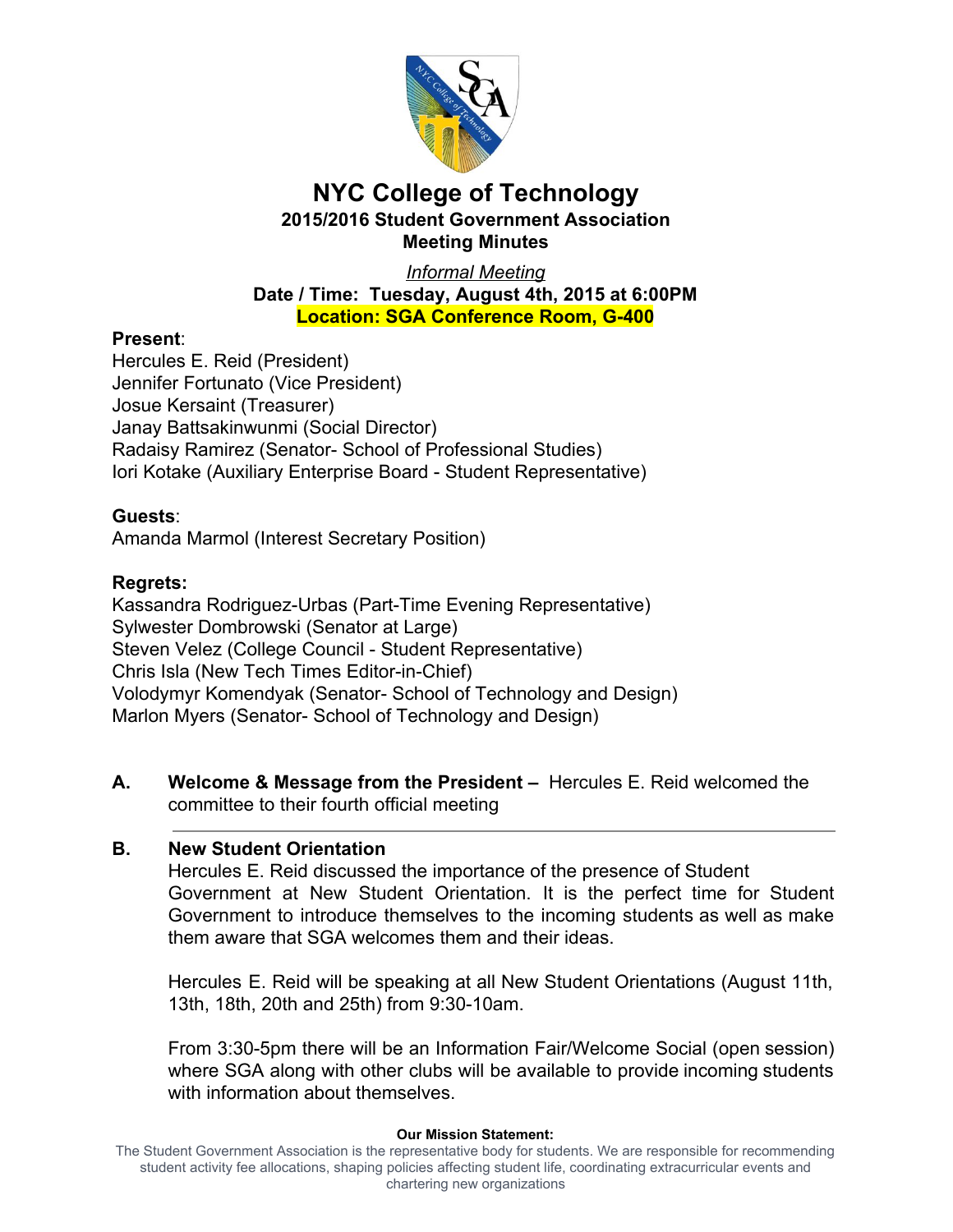

 Hercules E. Reid mentioned how at this Information Fair/Welcome Social he will like to have a "giveaway" of phone back card holders, flash drives, water bottles etc with City Tech Student Government logo. This will also be a form of promoting Student Government to the incoming students. Hercules E. Reid stated that there must be **at least** three Student Government members present at this New Student Orientation Information Fair/Welcome Social.

 Radaisy Ramirez agreed on attending the Information/Welcome Social on August 11th and 18th.

 Jennifer Fortunato agreed on attending the Information/Welcome Social on August 25th.

 Janay Battsakinwunmi agreed on attending the Information/Welcome Social on August 13th and 18th.

 $\mathcal{L}_\text{max}$  and  $\mathcal{L}_\text{max}$  and  $\mathcal{L}_\text{max}$  and  $\mathcal{L}_\text{max}$  and  $\mathcal{L}_\text{max}$  and  $\mathcal{L}_\text{max}$ 

 **ACTION :** Hercules E. Reid will be emailing those SGA members unable to attend todays meeting with information on the New Student Orientation Information Fair/Welcome Social. All SGA members must inform Hercules E. Reid what date(s) they're available to attend.

## **C. Summer Budget**

 Hercules E. Reid stated a few ideas he had on how the summer budget will be allocated:

\_\_\_\_\_\_\_\_\_\_\_\_\_\_\_\_\_\_\_\_\_\_\_\_\_\_\_\_\_\_\_\_\_\_\_\_\_\_\_\_\_\_\_\_\_\_\_\_\_\_\_\_\_\_\_\_\_\_\_\_\_\_\_\_\_\_\_\_\_\_

- Name Plates for Executive Board members desk
- Shirts for SGA members with student government logo and what position they hold
- Replace conference room chairs
- Re-paint walls only permitted to paint walls white with the exception of an accent wall
- Giveaways for welcome back bash

**ACTION:** All members must vote in on a color if there will be an accent wall.

## **D. Student Government Association Constitution**

 Hercules E. Reid informed everyone that it is their duty to review the Constitution and to make note of their responsibilities. He also emphasized on various

#### **Our Mission Statement:**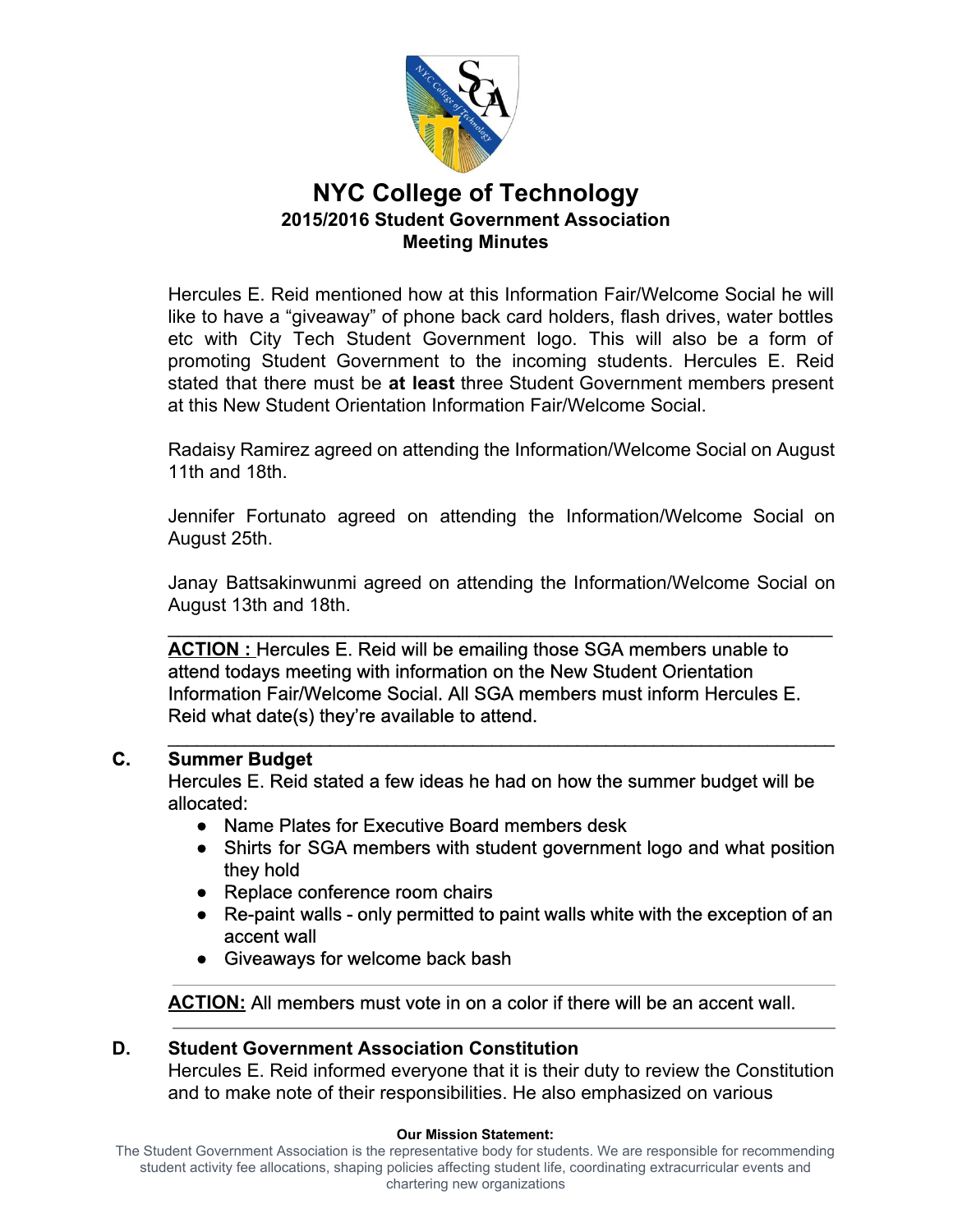

sections of the Constitution such as the following:

● Article VI - Responsibilities of SGA Body

 (G) The SGA Body Shall meet the first Thursday of each month. A special meeting may be called at the designation of the President or by signed petition of 50% of the membership of the SGA Body. Forty-eight (48) hours notice must be given for the calling of a special meeting of the SGA Body.

- (1) All Committees of the Student Government Association, with the exception of the Budget Committee, must be established by the second week of fall semester.
- ● Article VII Removal from SGA Body of the Student Government Association:

 A member of the SGA Body may be removed from the body for any of the following reasons:

- Non-attendance to two (2) official scheduled meetings

 Not maintaining the required cumulative Grade Point Average Index of 2.5

Failure to maintain office hours

● Article IX

 Section: 1 Budget Committee: Budget Committee must be established before ANY allocation of funds

- A. Composition:
	- 1. Treasurer shall be chairperson
	- 2. Vice President
	- 3. Social Director
	- 4. Three Senators
- B. Responsibilities:
	- 1. To be established within the first two weeks of the fall semester
- Article XI Amendments to the Constitution:

 (A) Any Student may propose an amendment to the SGA Constitution. The proposed amendment, with 200 student signatures, must be presented in writing to any officer of the Executive Board.

(B) Amendments to the Constitution must receive a 2/3 - majority vote from the SGA Body

 (C)The entire student body must vote all proposed amendments approved by the SGA Body. The Student Body must be notified at

#### **Our Mission Statement:**